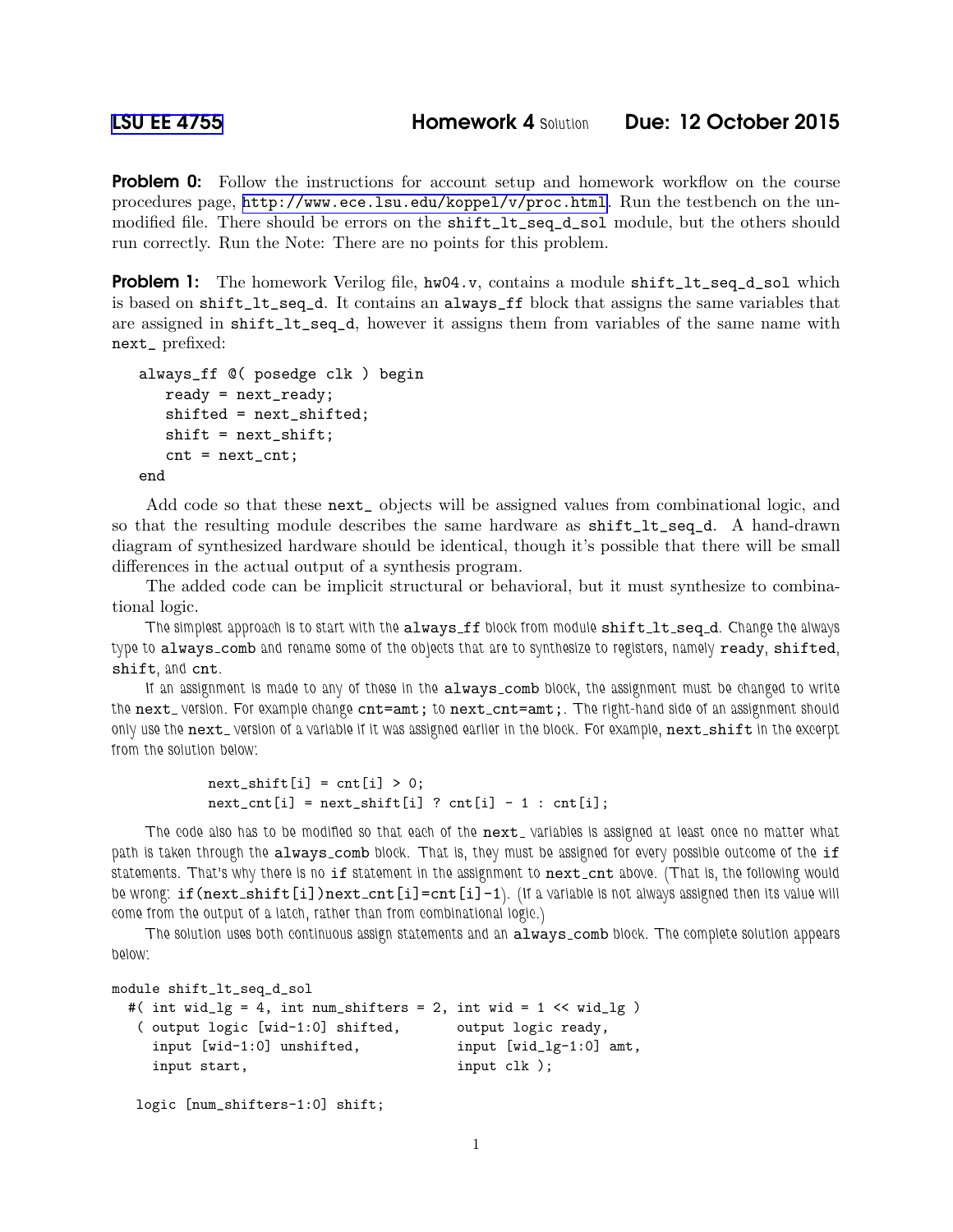```
wire [wid-1:0] shin[num_shifters-1:-1];
  localparam int bits_per_seg = wid_lg / num_shifters;
  for ( genvar i=0; i<num_shifters; i++ ) begin
      localparam int fs\_amt = 2 ** (i * bits\_per\_seg);
      shift_fixed #( wid_lg, fs_amt ) sf( shin[i], shin[i-1], shift[i] );
   end
  assign shin[-1] = shifted;
  logic [num_shifters-1:0][bits_per_seg-1:0] cnt;
  logic [wid-1:0] next_shifted;
  logic next_ready;
  logic [num_shifters-1:0] next_shift;
  logic [num_shifters-1:0][bits_per_seg-1:0] next_cnt;
  always_comb begin
      if (start == 1) begin
        next_cnt = amt;next\_shift = 0;end else begin
         for ( int i=0; i<num_shifters; i++ ) begin
           next\_shift[i] = cnt[i] > 0;// Note that next_cnt is always assigned, this avoids latches.
            next_cnt[i] = next_shit[i] ? cnt[i] - 1 : cnt[i];
         end
      end
   end
  // Use a continuous assignment for next_ready and next_shifted.
   assign next_ready = start ? 0 : cnt == 0 ? 1 : ready;
   assign next_shifted = start ? unshifted : shin[num_shifters-1];
  always_ff @( posedge clk ) begin
      shifted = next_shifted;
     ready = next_ready;
     shift = next_shift;
      cnt = next_cnt;
   end
endmodule
```
**Problem 2:** Module shift\_lt\_seq\_d\_live takes one more cycle to produce a result than module shift\_lt\_seq\_d. Module shift\_lt\_seq\_d\_p2 initially is identical to shift\_lt\_seq\_d\_live. (a) Modify shift\_lt\_seq\_d\_p2 so that it uses one less cycle to produce a result without changing

the number of shifters per stage. There are two possible ways of doing this, performing some work in the same cycle that the start signal arrives, or doing work in the cycle when ready is set to 1. Either method is fine.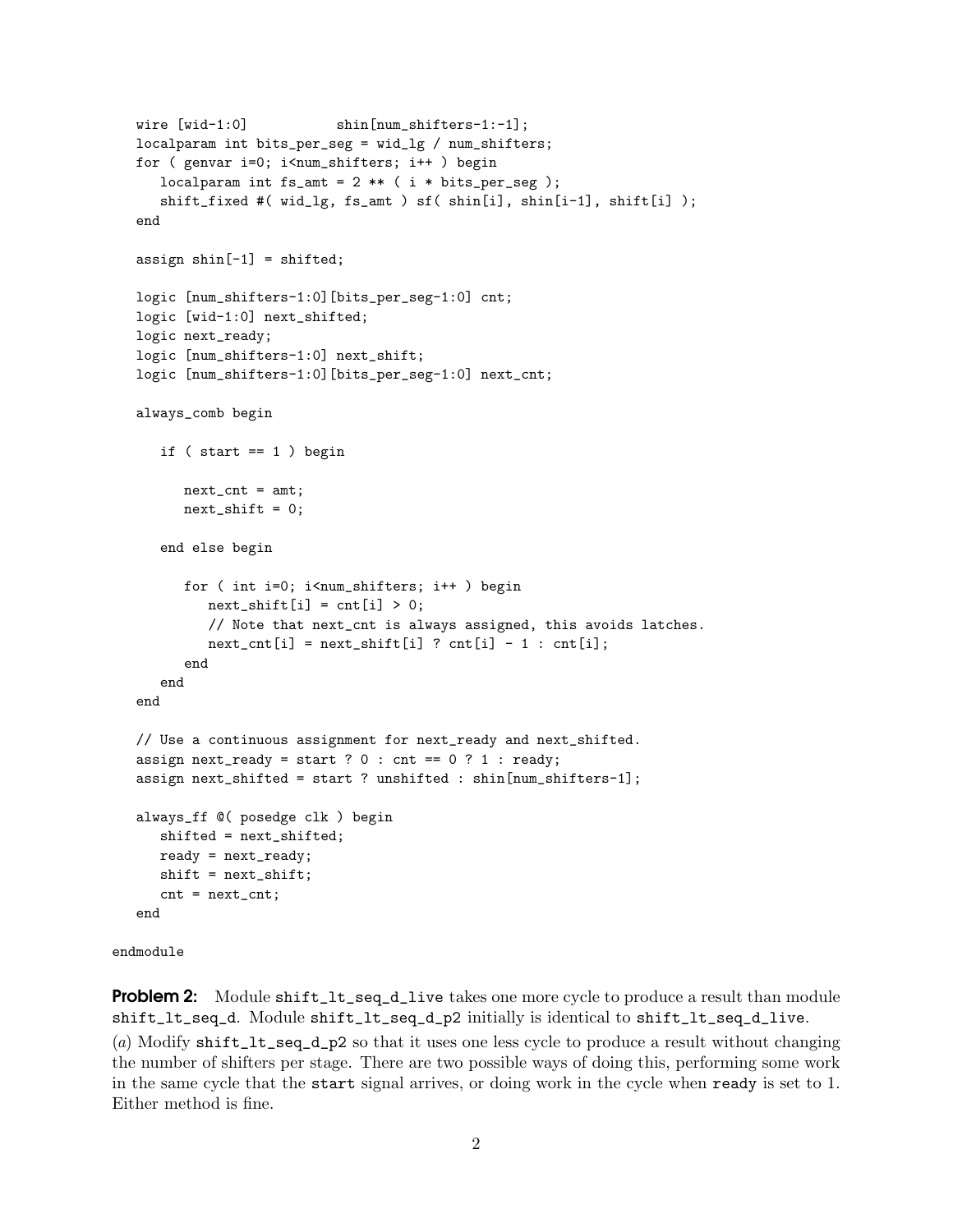The original module, shift lt\_seq\_d\_live, does not start to shift until the cycle after start is set to 1. In the solution the logic generating the shift signal is moved so that it operates at every cycle. That was done by moving the i loop out of the if/else block, the logic generating the ready signal was also moved.

By doing this we are requiring start and amt to arrive early in the cycle. Before the change they could arrive late in the cycle.

```
module shift_lt_seq_d_p2
 #( int wid_lg = 6, int num_shifters = 1, int wid = 1 \leq \text{wid}_2)
  ( output logic [wid-1:0] shifted, output logic ready,
    input [wid-1:0] unshifted, input [wid_lg-1:0] amt,
    input start, input clk );
  localparam int bits_per_seg = wid_lg / num_shifters;
  logic [num_shifters-1:0] shift;
  wire [wid-1:0] shin[num_shifters-1:-1];
  assign shin[-1] = shifted;
  for ( genvar i=0; i<num_shifters; i++ ) begin
     localparam int fs_amt = 2 ** ( i * bits_per_seg );
     shift_fixed #( wid_lg, fs_amt ) sf( shin[i], shin[i-1], shift[i] );
  end
  logic [num_shifters-1:0][bits_per_seg-1:0] cnt;
  always_ff @( posedge clk ) begin
     if ( start == 1 ) begin
        ready = 0;
        cnt = amt;
        shifted = unshifted;
     end else begin
        shifted = shin[num_shifters-1];
     end
     if ( cnt == 0 ) ready = 1;
     for ( int i=0; i<num_shifters; i++ ) begin
        shift[i] = cnt[i] > 0;if ( cnt[i] != 0 ) cnt[i] --;
     end
```
end

## endmodule

(b) Run syn.tcl and compare the cost and performance of your design and  $\text{shift\_lt\_seq\_dive}.$ Comment on the differences. An answer might start "The cost was about the same because the same hardware was used...".

A table showing area (cost) and timing as reported by the synthesis program appears below. That's followed by a sketch of our guess of the synthesized hardware for each module, along with a timing analysis. These expectations are compared with the output of the synthesis program.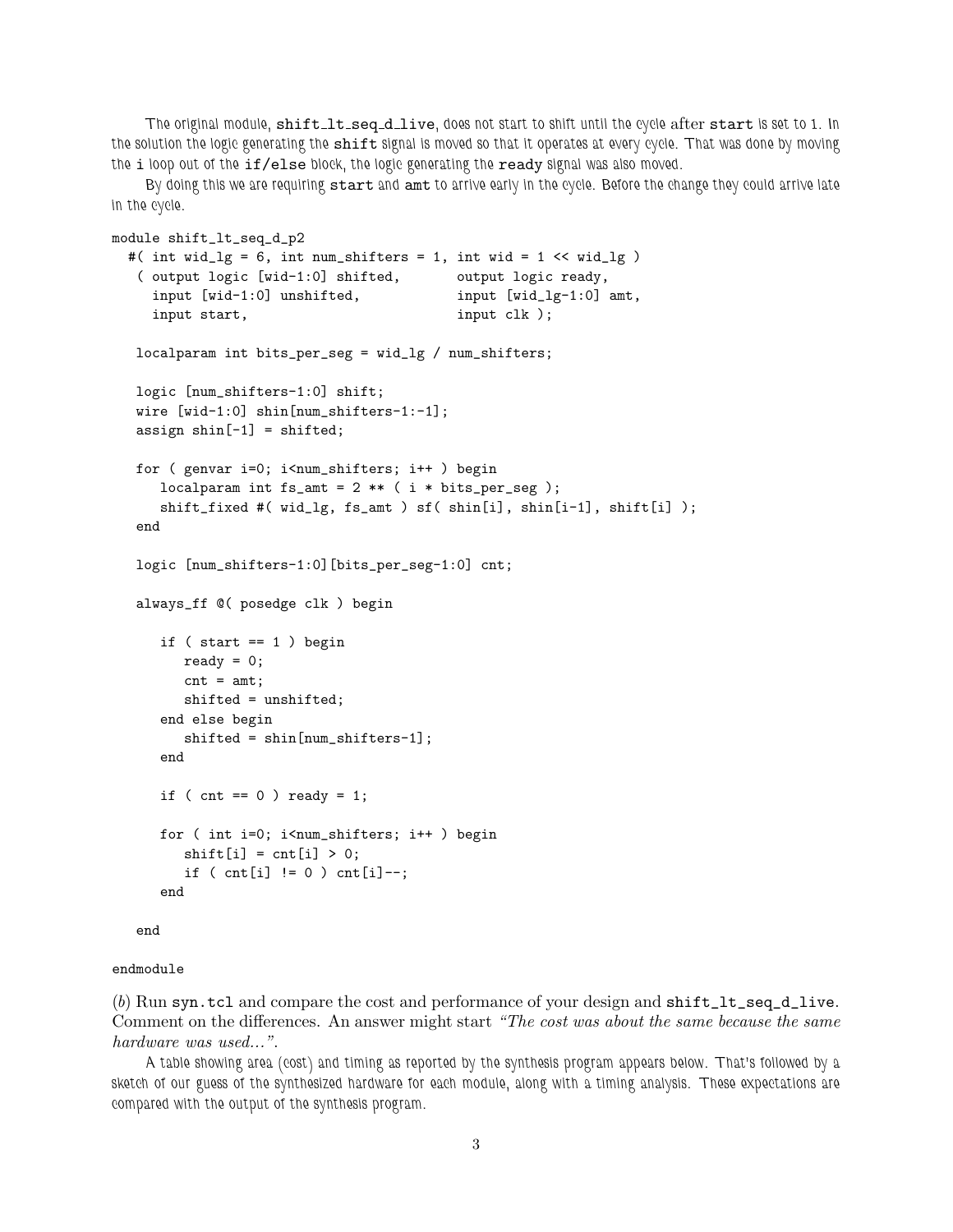Module Name

shift\_lt\_seq\_d\_live\_wid\_lg6\_num\_shifters1 shift\_lt\_seq\_d\_p2\_wid\_lg6\_num\_shifters1 shift\_lt\_seq\_d\_live\_wid\_lg6\_num\_shifters2 shift\_lt\_seq\_d\_p2\_wid\_lg6\_num\_shifters2 shift\_lt\_seq\_d\_live\_wid\_lg6\_num\_shifters3 shift\_lt\_seq\_d\_p2\_wid\_lg6\_num\_shifters3 shift\_lt\_seq\_d\_live\_wid\_lg6\_num\_shifters6 shift\_lt\_seq\_d\_p2\_wid\_lg6\_num\_shifters6

| Delay  | Delay  |
|--------|--------|
| Actual | Target |
| 1253   | 100    |
| 1229   | 100    |
| 1355   | 100    |
| 1348   | 100    |
| 1527   | 100    |
| 1539   | 100    |
| 2002   | 100    |
| 2007   | 100    |
|        |        |



To determine the expected area and timing differences between the two modules examine the sketches of the expected synthesized hardware for the two modules, which appears above. The change that enables us to save a cycle is moving the mux that selects a new value of amt from the input of cnt to the input of the decrement unit. That lets the shifter get started one cycle earlier.

Notice that by moving the hardware to compute cnt and shift out of the loop we are simplifying the logic at the input to those registers because they no longer have to check start. For this reason we would expect the cost to be slightly lower. The costs reported by the synthesis program are close and show no consistent pattern.

The sketches of the expected hardware include a simple timing analysis. The timing analysis is based on an assumed delay of two units for a mux,  $\lceil \lg n \rceil$  units for an n-input gate and a delay of 3 for a 3-bit decrementor.

Based on this analysis the changes in the p2 module don't affect the path that ends in the shifted register, that's the same 6 units in both cases.

Moving the amt mux from cnt to the decrementer inputs does not change the critical path. The move does delay the shift and ready signals by one or two units, but since they are not critical it doesn't matter. When num\_shifters is 1 the path ending at cnt remains critical so moving the mux doesn't change anything. When num shifters is larger the path ending at shifted is critical so moving the mux has no impact.